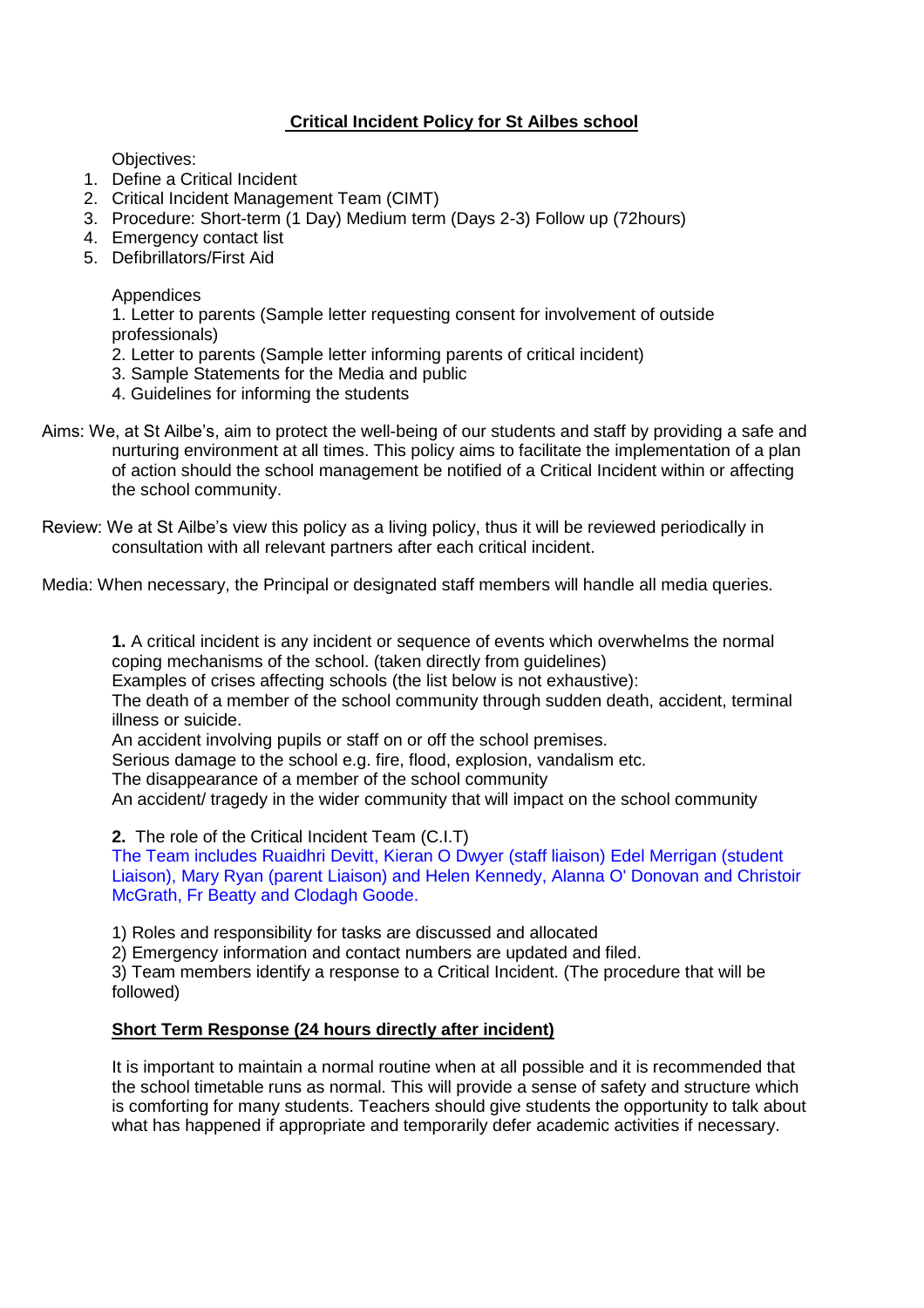## **SHORT TERM CHECKLIST**

| Task                                                                                                                | Assigned to                               | Completed<br>by |
|---------------------------------------------------------------------------------------------------------------------|-------------------------------------------|-----------------|
| Gather accurate information relating to incident and<br>establish the facts (who, where, when etc.)                 | RD KOD                                    |                 |
| Contact appropriate supports/agencies eg NEPS                                                                       | EM, AD                                    |                 |
| Organise a C.I.M.T. meeting                                                                                         | <b>RD KOD</b>                             |                 |
| Organise student supervision                                                                                        | KOD, Clodagh                              |                 |
| Prepare and carry out a full staff meeting                                                                          | RD&KOD                                    |                 |
| Plan procedures for the remainder of the day                                                                        | <b>RD&amp;KOD</b>                         |                 |
| Make contact with family and close friends of affected<br>party if applicable and appropriate                       | <b>RD&amp;MR&amp;EM</b>                   |                 |
| Inform students                                                                                                     | Year head/ Class<br>See note 4<br>teacher |                 |
| Inform parents                                                                                                      | RD KOD                                    |                 |
| Deal with media (prepare and agree on statement)                                                                    | RD&CM                                     |                 |
| Arrange a quiet reflection area for use of students who<br>may need time out to process the incident if appropriate | EM, Fr Beatty                             |                 |
| Organise staff briefing at the end of the day                                                                       | RD&KOD                                    |                 |

# **Medium Term Response (24-72 hours)**

It is sometimes the case that the first day following an incident is quite calm as people may be in shock. Day 2 may be a day when more support is needed as the news begins to sink in. It is advisable that the CIMT continues to meet each day until the school returns to normal functioning.

## **MEDIUM TERM CHECKLIST**

| Task                                                                                            | Assigned to                        | Completed<br>by |
|-------------------------------------------------------------------------------------------------|------------------------------------|-----------------|
| Hold a C.I.M.T. meeting to review what has been<br>done to date and plan for the following days | RD&KOD                             |                 |
| Meet whole staff                                                                                | RD&KOD                             |                 |
| Meet external agencies if applicable and<br>appropriate                                         | EM AD                              |                 |
| Arrange support for students, staff and parents                                                 | SCP, NEPS, EM, HSCL,<br>Fr. Beatty |                 |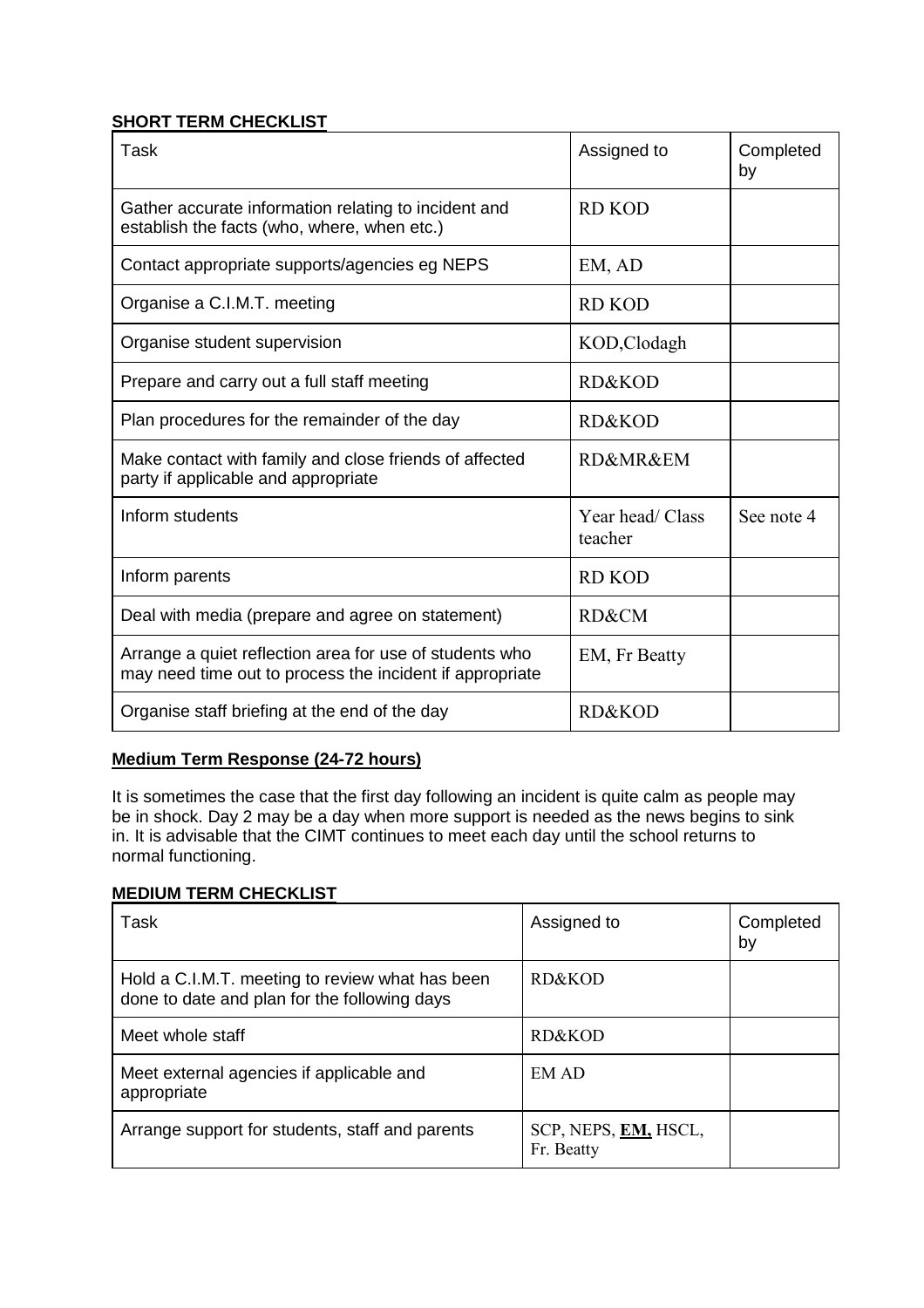| Plan the re-integration of staff and students                                                      | EM (student) RD (staff)                         |  |
|----------------------------------------------------------------------------------------------------|-------------------------------------------------|--|
| Visit any injured parties                                                                          | RD, KOD, EM                                     |  |
| Liaise with affected family regarding funeral/ritual<br>arrangements if applicable and appropriate | Fr Beatty, MR, RD                               |  |
| Agree on attendance at funeral/ritual                                                              | RD&KOD                                          |  |
| Make decision about school closure/suspension of<br>classes                                        | RD&KOD                                          |  |
| Develop a plan for monitoring vulnerable students<br>over the next few weeks                       | EM, SCP, MR, NEPs, AD.<br>Year heads and C.I.T. |  |

# **Follow up (Beyond 72 hours)**

Follow-up is the work carried out in the weeks, months and years following a critical incident. The goal of follow-up is to help the school community cope with the impact of the event in the longer term and to monitor those individuals with ongoing difficulties. The school may also decide to review the critical incident policy and plan memorials.

## **FOLLOW UP CHECKLIST**

| Task                                                  | Assigned to      | Completed by |
|-------------------------------------------------------|------------------|--------------|
| Monitor students/staff for ongoing distress           | EM&AD            |              |
| Liaise with agencies regarding referrals              | EM, RD, HSCL, AD |              |
| Meet whole staff if necessary                         | RD&KOD           |              |
| Plan for return of affected students/staff            | HSCL, EM, AD     |              |
| Return personal items to family                       | RD, MR, AD       |              |
| Decide on memorials and anniversaries                 | RD&KOD           |              |
| Review response to incident. Update plan if necessary | C.LT             |              |

### 4. Suicide

Suicide.(Based on Critical Incidents Guidelines)

Firstly, great care will be taken in the use of the term 'suicide'. A staff member should contact the family to establish the exact facts and the family's wishes about how the death should be described. The phrases 'tragic death' or 'sudden death' may be used instead.

Issues that may arise when a student dies by suspected suicide: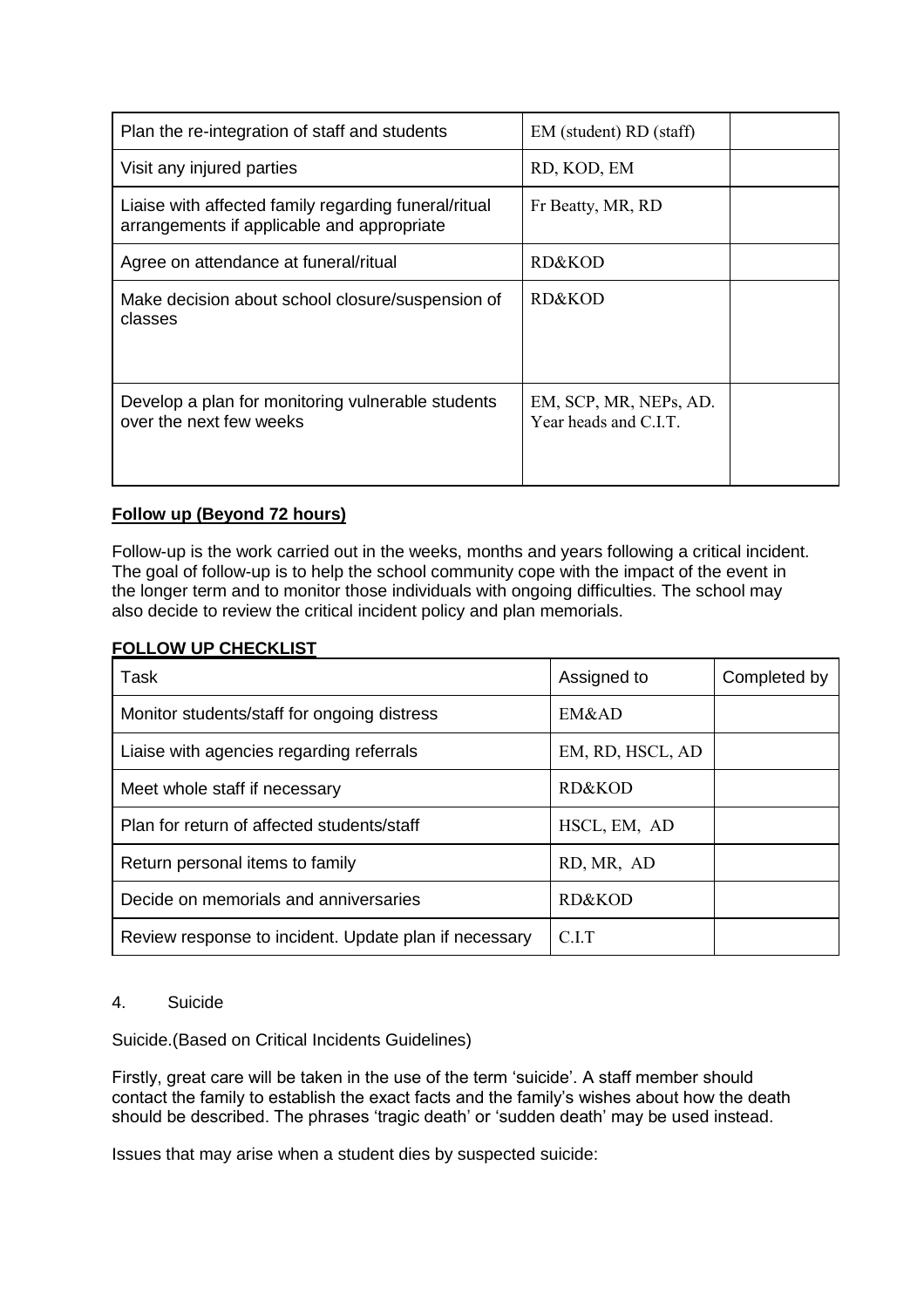## **Family**

• Sympathise with them and acknowledge their grief and loss

• Organise a home visit by two staff members (checking first that the family would welcome such a visit)

• Consult with the family regarding the appropriate support from the school e.g. at the funeral service

#### **Students**

- Give the facts as agreed with the bereaved family
- Inform close friends and relatives separately

• Create safe and supportive spaces for the students where they can share their reactions and feelings

• Advise them on their possible reactions over the next few days, (see R11)

• Avoid glorifying the victim and sensationalising the suicide. Carry out the same rituals or memorial services as you would for other student deaths such as those due to road traffic accidents

• Advise the students of the support that is available to them. Tell them that talking is positive and helpful

• Take any talk of suicide seriously. Follow school protocols for dealing with this. Provide support, inform parents immediately and discuss onward referral options

• Students may wish to seek support from each other rather than adults. Facilitate this if appropriate and if it is possible. However, information should be provided about how to get further help if they, or their friends, should need it.

It is important following the funeral of a student who has died by suicide that students and parents are encouraged to come back to the school for support.

| Service                   | <b>Contact Number</b>   |
|---------------------------|-------------------------|
| <b>Fire Station</b>       | 999 or 112              |
| <b>Clonmel Hospital</b>   | 0526177196              |
| <b>Limerick Hospital</b>  | 061301111               |
| Gardaí                    | 06280670                |
| Water                     | 06280700                |
| Electricity               | $+353212382410$         |
| Gas                       | 1850205050              |
| Priest                    | 062 52727 or 0876833883 |
| <b>Emergency Services</b> | 112 / 999               |
| Doctors:                  | $(062)$ 82 100          |
|                           |                         |

### 5. Emergency Services for St Ailbe's School :

The school's exact location – Rosanna road, Tipperary Town, County Tipperary. Latitude - 52.47874701

Longitude – -8.15595254

Eircode E34H596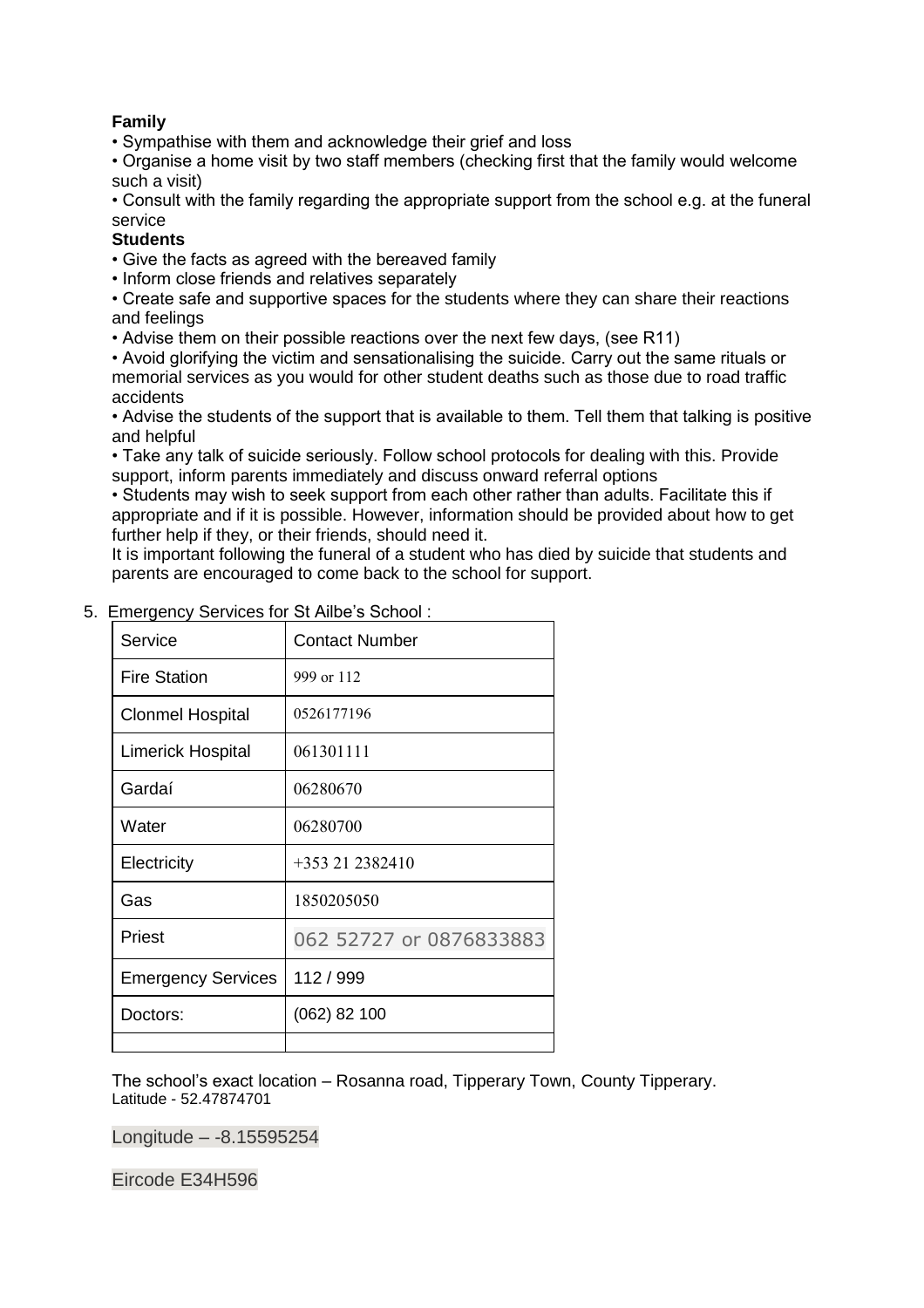## 6. Defibrillators/First Aid.

There is an AED (Automated External Defibrillator) Device located in the school's reception. Some staff members have received Emergency First Aid training and are trained to use this device.

Retraining will continue on an regular basis. (First Aid training was completed in May 2019)

In addition, there are first aid kits located in the reception and the Science room. For school outings/trips, this kit will be brought and the relevant staff member will have a copy of the Emergency Contact list.

## **Checklist for reviewing the policy/plan:**

Has serious consideration been given to the school's approach to prevention?

- Has the school defined a critical incident and given examples?
- Have key roles been clearly identified and the tasks clearly outlined?
- Have staff members been nominated to each of the roles/tasks?
- Are the personnel suitable?

• Has each member of the team compiled their emergency pack (photocopies of relevant handouts)?

- Has contact been made with external agencies?
- Is the Emergency Contact List (R22) appropriate and complete?

• Are letters and press releases readily available on school headed paper, for adaptation to suit the particular circumstances?

- Are telephone numbers on contact lists up-to-date?
- Has all the staff been consulted about the plan/policy?
- Has a date been set for a review of the plan?
- Who will be given copies of the plan?
- Where will copies of the plan be kept?

### Appendices

1. Letter to parents (Sample letter requesting consent for involvement of outside professionals)

- 2. Letter to parents (Sample letter informing parents of critical incident)
- 3. Sample Statement for the Media
- 4. Guidelines for breaking news to students
	- 1. Letter to parents (Sample letter requesting consent for involvement of outside professionals)

### Dear Parents,

Following the recent (tragedy, death of X) we have arranged professional support for students in school who need particular help. (X...) is available to help us with this work. This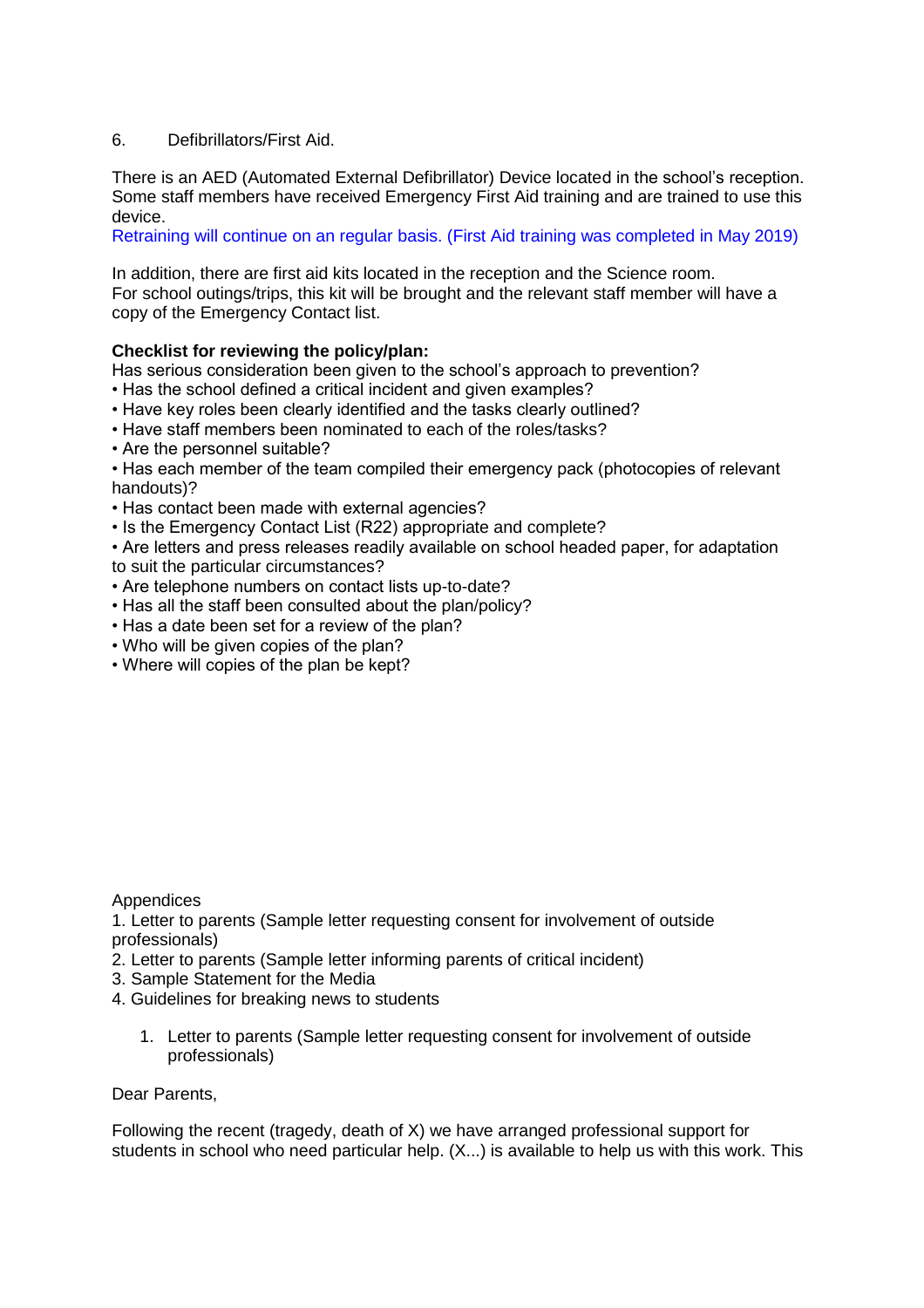support will usually consist of talking and listening to students, either in small groups or on a one-to-one basis and offering reassurance and advice as appropriate.

If you would like your son/daughter to receive this support, please sign the attached permission slip and return it to the school by **Example 20** If you would like further information on the above, please indicate this on the slip or telephone the school.

Yours Sincerely,

............................................................................................................................

I/ We consent to having our son/ daughter avail of the support provided by the Department of Education and Skills. I/ We understand that my son/ daughter may avail of the support being offered in an individual or group session depending on the arrangements which are thought to be most appropriate.

| Name of student: |  |
|------------------|--|
| Class/Year:      |  |
| Date of Birth:   |  |
|                  |  |

| I would like my son/ daughter | to avail of the support being |
|-------------------------------|-------------------------------|
| offered.                      |                               |

\_\_\_\_\_\_\_\_\_\_\_\_\_\_\_\_\_\_\_\_\_\_\_\_\_\_\_\_\_\_\_\_\_\_\_\_\_\_\_\_\_\_\_\_\_\_\_\_\_\_\_\_\_\_\_\_\_\_\_\_\_\_\_\_\_\_\_\_

Signed

2. Letter to parents (Sample letter informing parents of critical incident)

Dear Parents/ Guardians,

The school has experienced (the sudden death, accidental injury, etc) of (Name of student(s)).

We are deeply saddened by the death/ event. (Brief details of the incident, and in the event of a death, perhaps some positive remembrance of the person lost). Our thoughts are with (family name).

We have support structures in place to help your child cope with this tragedy. (Elaborate). It is possible that your child may have some feelings and questions that he/ she may like to discuss with you. It is important to give factual information that is appropriate to their age. Although classes will continue as usual, I anticipate that the next few days will be difficult for everyone.

We have enclosed some information which you may find useful in helping your child through this difficult time. If you would like advice you may contact the Critical Incident Team at the school. (Details).

Principal's Signature.

3. Sample Statement for the Media

It is with profound sadness that the Management, staff and students of St Ailbes school have learned of the tragic death of  $\qquad \qquad$ .

Our sincerest sympathy is extended to the family of  $\sim$